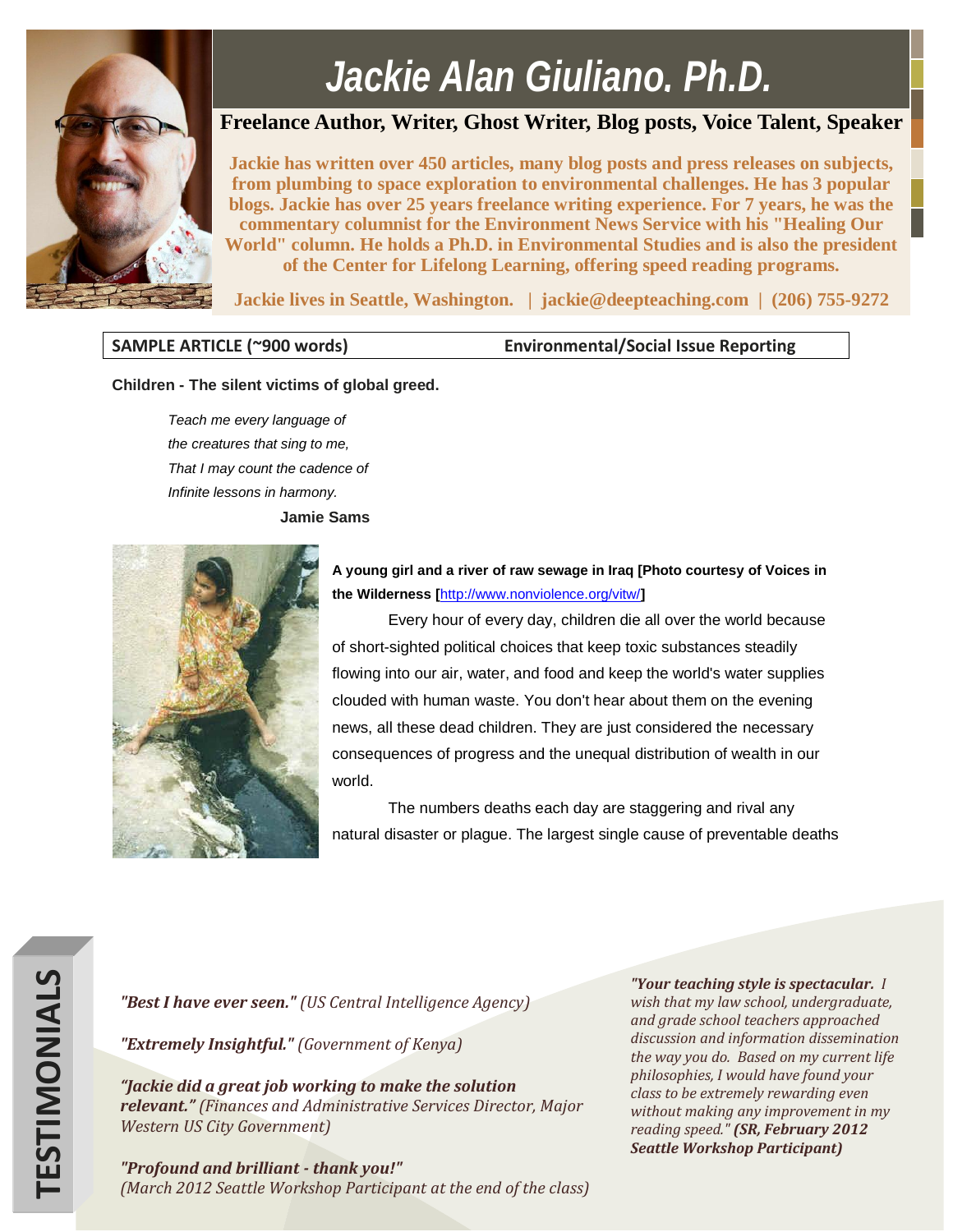results from the millions of people who use polluted drinking water around the world.

Over 4 million children under the age of 5 die each year from diseases resulting just from unsanitary drinking water. That number increases dramatically if you include those poisoned by industrial wastes contaminating water world wide.

The people of the U.S. are not immune. The Environmental Protection Agency estimated in the mid 1990's that 53 million people in the U.S., about 20 percent of the population, have been drinking water that is contaminated with feces, radiation, lead, or other poisons.

Two to four million children each year die from diarrhea caused by diseases transmitted in polluted drinking water. This is nearly one fourth of all child deaths in the world. This is not a necessary consequence of living in a country that is less technological than the U.S. These senseless deaths are the direct result of the greed of the government leaders in the more developed countries who choose to increase their profits rather than clean up water supplies and build the necessary sanitation systems.

Diarrhea from bad drinking water is the leading cause of death in the world for children. In developing countries, infectious diseases, many of which are caused by polluted drinking water systems, account for 42 percent of all deaths compared to 1.2 percent in the more developed countries.

The World Health Organization estimates that each year, over 10 million children under the age of 5 die of mostly preventable infectious diseases. That's 27,000 every day! Diseases that come from unsafe drinking water cause Forty percent of these senseless deaths. Sixty percent of rural families and 25 percent of urban homes around the world lack safe water. This contaminated water is wreaking havoc on the world's oceans and impacting fisheries.

The industrialized countries stand by and watch as this worldwide tragedy goes on every moment of every day. Most leaders would say it would cost to much to fix this global problem.

In fact, providing clean water is not all that expensive. For example, a joint program of the Indian government, UNICEF and local non-governmental organizations supplied water to 550 million Indians by providing 2.2 million hand pumps. The annual cost was \$4.00 per person.

Contrary to what you may hear from politicians, there is plenty of money available in the world to stop this tragedy. The World Game Institute estimates that all of the world's people could be provided with enough water to meet their personal needs for an investment of \$10 billion per year for 10 years. Their figures assume an investment of about \$50 per person for water, sanitation materials, and training. This is about 1.2% of the world's total annual military expenditures, or about 1% of what is being spent on illegal drugs in the world each year. It is also about 15% of what the people in the U.S. spend each year on alcohol and tobacco. Many billionaires in the U.S. alone could write a check for this amount today and not feel the loss.